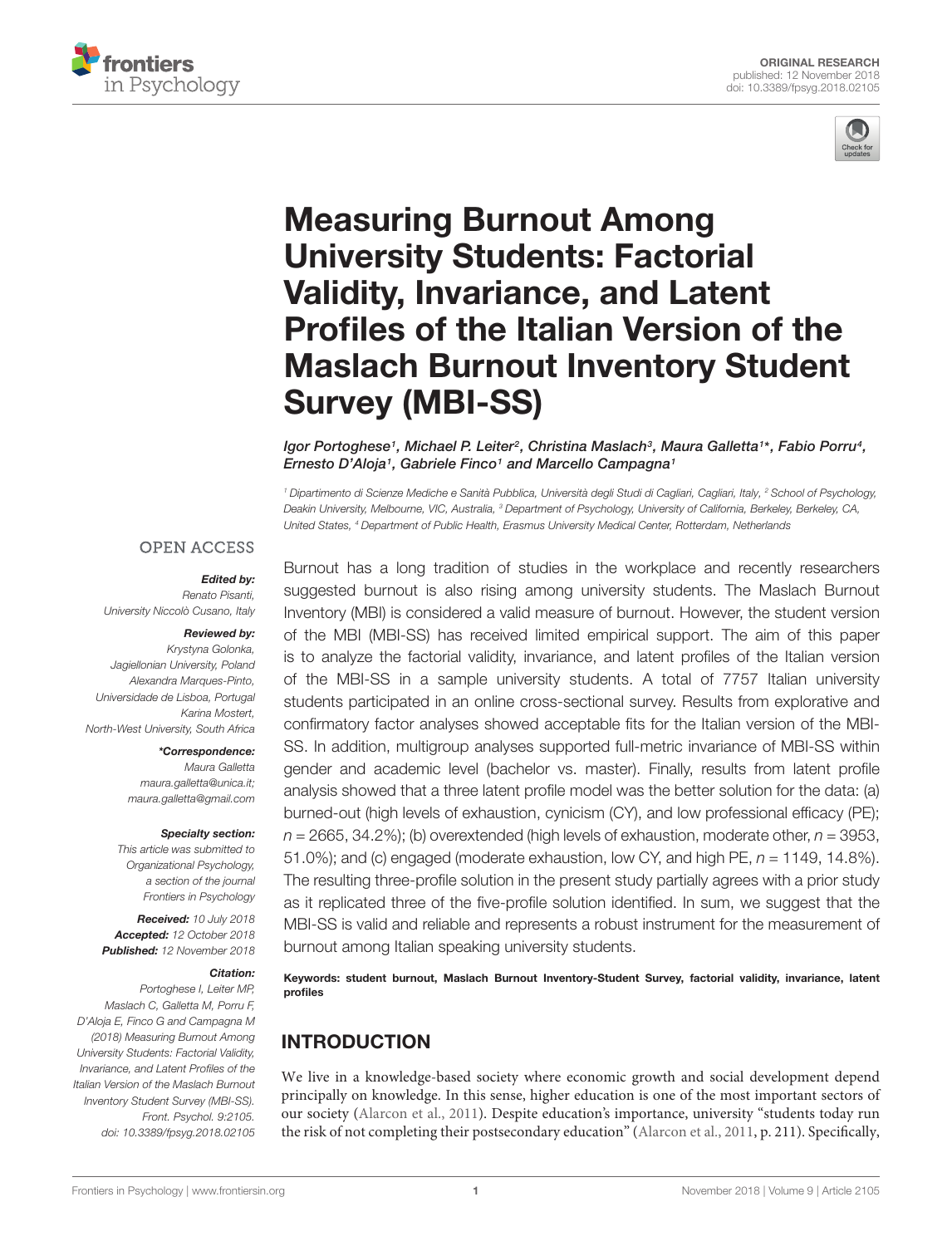there are increasing global concerns about the mental health of university students [\(Stallman,](#page-8-0) [2010\)](#page-8-0) and the high levels of stress and burnout associated with dropout [\(Deary et al.,](#page-7-1) [2003;](#page-7-1) [Weckwerth and Flynn,](#page-8-1) [2006;](#page-8-1) [Lin and Huang,](#page-7-2) [2014;](#page-7-2) [Stallman and](#page-8-2) [Hurst,](#page-8-2) [2016\)](#page-8-2).

The last decade witnessed an increased global interest in studying and promoting mental health of students. Accordingly, attending university could be(come) a stressful experience for some students [\(Chambel and Curral,](#page-7-3) [2005;](#page-7-3) [Salanova et al.,](#page-8-3) [2010;](#page-8-3) [Stallman,](#page-8-0) [2010;](#page-8-0) [Shin et al.,](#page-8-4) [2011\)](#page-8-4) due to high academic demands; attending classes; respecting deadlines; balancing of study, work, and personal life; and financial pressures [\(Ryan et al.,](#page-8-5) [2010;](#page-8-5) [Hamaideh,](#page-7-4) [2011\)](#page-7-4). Many studies have found an increased risk of burnout among students [\(Schaufeli et al.,](#page-8-6) [2002a;](#page-8-6) [Yang,](#page-8-7) [2004;](#page-8-7) [Zhang et al.,](#page-8-8) [2007;](#page-8-8) [Dyrbye et al.,](#page-7-5) [2010;](#page-7-5) [Alarcon et al.,](#page-7-0) [2011\)](#page-7-0). In turn, this risk is linked to reduced academic performance [\(Schaufeli et al.,](#page-8-6) [2002a\)](#page-8-6), low self-efficacy [\(Yang and Farn,](#page-8-9) [2005;](#page-8-9) [Edwards et al.,](#page-7-6) [2010;](#page-7-6) [Moneta,](#page-7-7) [2011\)](#page-7-7), perceived workload (course load; [Jacobs and Dodd,](#page-7-8) [2003;](#page-7-8) [Robins et al.,](#page-7-9) [2015\)](#page-7-9), reduced coping effectiveness [\(Gan et al.,](#page-7-10) [2007\)](#page-7-10), and suicidal ideation [\(Dyrbye](#page-7-11) [et al.,](#page-7-11) [2008\)](#page-7-11). Additionally, [Lin and Huang](#page-7-2) [\(2014\)](#page-7-2) postulated that student burnout may influence students' relationships with their university and with their fellow students and academic staff.

Despite recent research showing long-term consequences of student burnout, research has rarely considered it as a contributor to work burnout [\(Dyrbye and Shanafelt,](#page-7-12) [2011\)](#page-7-12). The proposition that burnout at work has its roots in students' academic studies increases the urgency of understanding the phenomenon [\(Dyrbye](#page-7-13) [et al.,](#page-7-13) [2006\)](#page-7-13). The general definition of job burnout considers it as a psychological syndrome of three types of feelings defined as emotional exhaustion (EX), cynicism (CY), and reduced personal accomplishment [\(Maslach and Jackson,](#page-7-14) [1981;](#page-7-14) [Maslach](#page-7-15) [et al.,](#page-7-15) [2001\)](#page-7-15). According to [Leiter and Maslach](#page-7-16) [\(2005\)](#page-7-16), "emotional exhaustion is related to workers' experience of stress reducing workers' initiative while progressively limiting their capacity for demanding work" (p. 50). CY refers to detachment from people and work (partially) in reaction to exhaustion and (partially) in reaction to mismatches with the work environment [\(Maslach](#page-7-17) [et al.,](#page-7-17) [2017\)](#page-7-17). Finally, the third component, perceived professional inefficacy, refers to a state of ineffectiveness and the loss of confidence in own (working) abilities [\(Maslach et al.,](#page-7-15) [2001\)](#page-7-15).

Based on this theoretical framework, [Schaufeli et al.](#page-8-6) [\(2002a\)](#page-8-6) proposed that, among students, "burnout refers to feeling exhausted because of study demands, having a cynical and detached attitude toward study, and feeling incompetent as a student" (p. 465).

According to [Maslach and Leiter](#page-7-18) [\(2016\)](#page-7-18), the MBI "has been considered the standard tool for research" in the burnout field (p. 104). It reflects the original three-dimensions theorization[where (a) emotional "exhaustion is measured by items that refer to fatigue but do not make direct reference to other people as the source of those feelings; (b) cynicism reflects indifference or a distant attitude toward work in general, not necessarily with other people; and (c) professional efficacy (PE) has a broader focus compared to the parallel original MBI scale, encompassing social and nonsocial aspects of occupational accomplishments" [\(Schaufeli et al.,](#page-8-10) [2002b,](#page-8-10) p. 465).

In the 4th edition of the manual, [Maslach et al.](#page-7-17) [\(2017\)](#page-7-17) proposed a version of the MBI-GS developed to measure burnout in college and university students. According to [Maslach et al.](#page-7-17) [\(2017\)](#page-7-17), the psychometric properties of MBI-GS for Students (MBI-SS) are not yet well documented. [Schaufeli et al.](#page-8-6) [\(2002a\)](#page-8-6) examined the factorial validity and invariance of the MBI-SS in three different countries: Spain, Portugal, and Netherlands.

The first objective of this study is to investigate the factorial validity, invariance, and reliability of the MBI-SS among Italian university students. Furthermore, we examined factorial invariance of the MBI-SS across gender and university level (bachelor vs. master degree).

In many areas of organizational research, the study of unobserved configurations or patterns of observed individual (also known as latent classes) has a long tradition [\(Wang and](#page-8-11) [Hanges,](#page-8-11) [2011\)](#page-8-11). While the use of latent profile analysis (LPA) in social and behavioral sciences has increased in recent years, the application of this technique has been slower in burnout research. In summary, it is as the person-centered approach that explores (latent) differences in the response patterns allowing researchers to identifying and understanding unobserved distinct typologies (profiles) of people [\(Collins and Lanza,](#page-7-19) [2010\)](#page-7-19).

According to [Morin et al.](#page-7-20) [\(2011\)](#page-7-20), these distinct profiles may "represent classification systems designed to help categorize individuals more accurately into qualitatively and quantitatively distinct profiles" (p. 59). Furthermore, LPA is a sophisticated statistical procedure that offers advantages over the classical cluster analyses (K means cluster analysis; [Vermunt and](#page-8-12) [Magidson,](#page-8-12) [2002;](#page-8-12) [Magidson and Vermunt,](#page-7-21) [2004\)](#page-7-21) allowing researchers to compare alternative models with various fit statistics. In fact, in traditional cluster analysis, researchers follow an arbitrary cluster allocation criterion [\(Wang and Hanges,](#page-8-11) [2011\)](#page-8-11).

Recently, [Mäkikangas and Kinnunen](#page-7-22) [\(2016\)](#page-7-22) suggested that adopting a person-oriented methodology (such as LPA) may expand our knowledge concerning how the three burnout symptoms "combine together at the intraindividual level by forming different burnout types or patterns" (p. 13).

Recently, [Leiter and Maslach](#page-7-23) [\(2016\)](#page-7-23) used the LPA approach to identify patterns of burnout among workers. They found five patterns (profiles), three of which exist between the endpoints of burnout and engagement. The most straightforward patterns are scoring positively on all three subscales versus scoring negatively on all three subscales. More specifically, [Leiter and Maslach](#page-7-23) [\(2016\)](#page-7-23) rooted on the conceptual framework of a continuum between burnout and engagement [\(Leiter and Maslach,](#page-7-24) [1998\)](#page-7-24) and assumed that work engagement is characterized by energy, involvement, and efficacy which are considered the direct opposites of the three burnout dimensions exhaustion, CY, and lack of PE, respectively. According to [Leiter and Maslach](#page-7-23) [\(2016\)](#page-7-23), focusing on these three core qualities has the advantage of putting burnout and engagement in the same framework.

Furthermore, given that these three qualities are not perfectly correlated, unique combinations of the three qualities (e.g., positive on two; negative on one) define psychological connections with work that are distinct from the overall positive engagement and the overall negative burnout. From this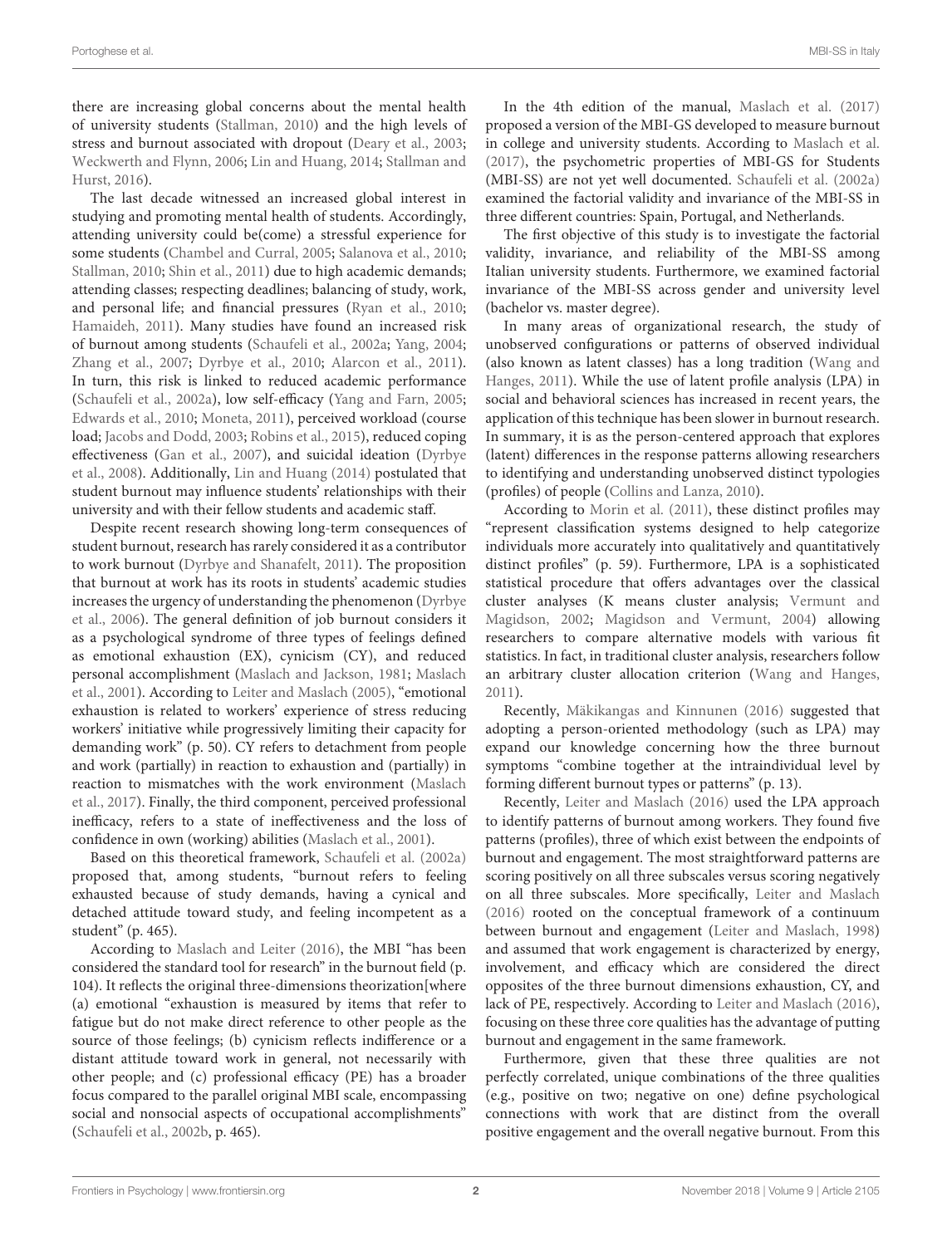perspective, an "engaged" profile entails low levels of exhaustion or CY with high PE. On the contrary, a burnout profile entails high exhaustion, high CY, and high PE [\(Leiter and Maslach,](#page-7-23) [2016\)](#page-7-23).

The five profiles [Leiter and Maslach](#page-7-23) [\(2016\)](#page-7-23) identified among workers are: (1) burnout (high exhaustion, high CY, and low PE), (2) disengaged (high CY, moderate exhaustion, and moderate PE), (3) overextended (high exhaustion, moderate CY, and moderate PE), (4) ineffective (low PE, moderate exhaustion, and moderate CY), and (5) engagement (low exhaustion, low CY, and high PE). An ineffective profile is specifically valuable in defining a psychological connection with work that differs from engagement but does not reflect the distress inherent in negative scores on exhaustion and/or CY. These are people living a dull but okay work-life. Differentiating overextended and disengaged allows a more precise differentiating of distressed stated based on the core qualities of exhaustion and CY.

In fact, concerning the academic context, the only study available that adopted a person-oriented approach to capture study burnout was conducted by [Salmela-Aro and Read](#page-8-13) [\(2017\)](#page-8-13). Unlike [Leiter and Maslach](#page-7-23) [\(2016\)](#page-7-23); [Salmela-Aro and Read](#page-8-13) [\(2017\)](#page-8-13) adopted a different perspective assuming that burnout and engagement are distinct. In this sense, they developed an ad hoc measure (Study Burnout Inventory) for investigating student burnout and assessed student's engagement developing an ad hoc measure adapted from the Utrecht Work Engagement Scale (UWES-S) originally developed by [Schaufeli et al.](#page-8-6) [\(2002a\)](#page-8-6). In their study, [Salmela-Aro and Read](#page-8-13) [\(2017\)](#page-8-13) identified four profiles among students from polytechnics and universities: engaged (positive engagement and low burnout symptom), engaged-exhausted (students showing EX simultaneously with academic engagement), inefficacious (heightened inadequacy), and burned-out (high CY and inadequacy and very low academic engagement).

Thus, the second objective was to use LPA, to classify different patterns of scores on the three MBI-SS subscales. Consistent with [Wang and Hanges](#page-8-11) [\(2011\)](#page-8-11), we argue that adopting a personcentered approach, this study can provide several important insights into the academic burnout research and, as such, is essentially exploratory.

# MATERIALS AND METHODS

## Participants and Procedure

The Italian higher education system is organized in three cycles: (1) first cycle (first degree\bachelor level) – undergraduate studies with a minimum length of 3 years; (2) second cycle (second degree\master level) – graduate studies with a length of 2 (following in the previous degree)–6 years (for example, medicine and surgery); and (3) third cycle – postgraduate studies (with a minimum length of 1 year).

Participants in this study were undergraduate (bachelor level;  $n = 4723$ ) and graduate (master level;  $n = 3034$ ) Italian students. In total, 7757 university students participated in this study. The convenience sample was recruited through a public announcement at electronic learning platform for students and

university students' associations' web platforms that contained an invitation of participating in a "Health Promoting University" survey. The online survey was implemented with Limesurvey. Specifically, the survey's homepage reported information about the study purpose, a general description of the questionnaire, including information about risks and benefits of participation. Also, the time necessary to complete the survey and privacy policy information were reported.

Totally 75.3% was female and 24.7% was male; the mean age was 22.6 years ( $SD = 3.1$ ). 60.9% of students were enrolled in bachelor level courses and 39.1% in master level courses.

## **Measures**

The Italian version of the MBI-SS [\(Schaufeli et al.,](#page-8-14) [1996\)](#page-8-14) was back-translated in accordance with Brislin's procedure (1970). In a second stage, two native English-speaking authors backtranslated it. This version was not different from the original one in terms of content and meaning.

The MBI-SS is made up of 15 items that constitute three scales: EX (five items; example item: "I feel used up at the end of a day at university"), CY (four items; example item: "I doubt the significance of my studies"), and PE (six items; example item: "During class I feel confident that I am effective in getting things done"). All the items are scored by using a seven-point Likert scale [from 0 (never) to 6 (always)].

# Statistical Analyses

All statistical analyses were performed with R [\(R Core Team,](#page-7-25) [2017\)](#page-7-25) and Rstudio [\(RStudio Team,](#page-7-26) [2015\)](#page-7-26). The semTools package (semTools Contributors, 2016) and lavaan [\(Rosseel,](#page-7-27) [2012\)](#page-7-27) were used for reliability estimates, confirmatory factor analyses (CFAs) and measurement invariance.

The analyses were conducted in three stages. In the first stage, an explorative factor analysis (EFA) with principal axis factor (PAF) with varimax rotation was performed. We used the Horn's parallel analysis for factor retention. The internal consistency was assessed via Cronbach's alpha. To check the factor structure of the Italian version of the MBI-SS, a series of CFAs were performed.

Mardia's test revealed multivariate non-normality (multivariate kurtosis =  $62.18$ ,  $p < 0.0001$ ), thus analyses were performed with robust maximum likelihood (MLM; [Brown,](#page-7-28) [2014\)](#page-7-28).

We compared three alternative models: the one-factor model, in which all 15 items were assessed as one common scale of burnout, a two-factor model where exhaustion and CY were considered as one-factor, and the three-factor model, in which items were divided into three factors reflecting the three subscales of burnout. The CFA results were evaluated by using several indicators: S-B $\chi^2$ , Robust Satorra–Bentler scaled test  $\chi^2$  [\(Satorra](#page-8-15) [and Bentler,](#page-8-15) [1994\)](#page-8-15); the robust root mean square error of approximation (rRMSEA); the standardized root mean square residual (SRMR); the robust comparative fit index (rCFI); and the robust Tucker Lewis index (rTLI). For rCFI and rTLI, a score >0.90 is considered acceptable. For the rRMSEA, 0.05 is considered a good fit and 0.08 a fair fit [\(Marsh et al.,](#page-7-29) [2004a](#page-7-29)[,b\)](#page-7-30).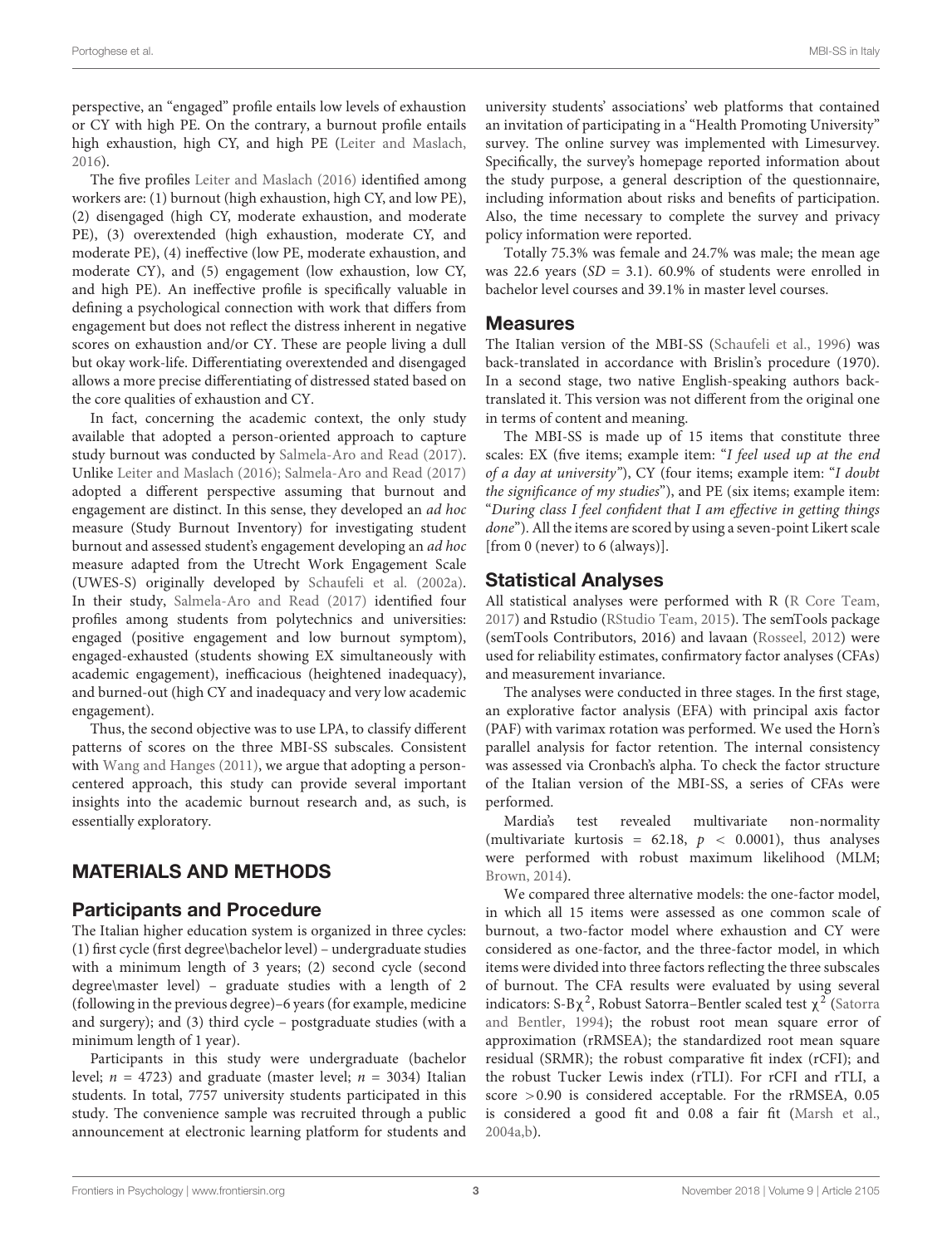In the second stage of analysis, we performed a series of multigroup CFAs for investigating the measurement invariance of the MBI-GS Student. We performed a series of multi-group CFAs. We started with testing configural invariance (Model 0), which represents the least constrained model. Then, we tested for metric invariance (Model 1) by constraining factor loadings. In testing scalar invariance (Model 2), we constrained factor loadings and item intercepts. In testing uniqueness invariance (Model 3), we constrained factor loadings, item intercepts, and residual item variances/covariances. Finally, in testing structural invariance (Model 4), we constrained factor loadings, item intercepts, and factor variances/covariances. Each model is nested within its previous model that were compared by using the chi-square ( $\chi^2$ ; [Bentler,](#page-7-31) [1990\)](#page-7-31). However, the  $\chi^2$  is sensitive to sample size, especially large samples [\(Cheung and Rensvold,](#page-7-32) [2002;](#page-7-32) [French](#page-7-33) [and Finch,](#page-7-33) [2006;](#page-7-33) [Chen,](#page-7-34) [2007;](#page-7-34) [Meade et al.,](#page-7-35) [2008\)](#page-7-35). In this sense, additional criterion should be considered in comparing nested models.

Specifically, in the present study, we used the change in CFI, RMSEA, and SRMR indices. The criteria we followed for testing invariance considered were:  $\Delta$ CFI < -0.02 [\(Meade et al.,](#page-7-35) [2008;](#page-7-35) [Rutkowski and Svetina,](#page-8-16) [2014\)](#page-8-16),  $\triangle$ RMSEA  $\leq$  0.015, and  $\triangle$ SRMR  $\leq$  0.03 for tests of factor loading invariance [\(Chen,](#page-7-34) [2007;](#page-7-34) [Meade et al.,](#page-7-35) [2008\)](#page-7-35) and  $\Delta$ CFI  $\le$  -0.01, RMSEA  $\le$  0.015, and SRMR ≤ 0.01 for test of scalar invariance [\(Chen,](#page-7-34) [2007\)](#page-7-34).

The third stage of analysis involved conducting LPA. Starting from the best measurement invariance model from the multigroup CFA, we specified models from two to six latent profiles. In deciding the optimal number of profiles [\(McLachlan and Peel,](#page-7-36) [2000\)](#page-7-36), we considered (a) the Bayesian Information Criterion (BIC; [Schwarz,](#page-8-17) [1978\)](#page-8-17) where lower values for this statistic represent a superior fit; (b) the Bootstrap Likelihood Ratio Test (BLRT; [McLachlan and Peel,](#page-7-36) [2000\)](#page-7-36), where a significant p-value will indicate that a latent profile solution is better than a solution with less profiles [\(McLachlan and Peel,](#page-7-36) [2000\)](#page-7-36). We evaluated classification accuracy by considering the Entropy [\(Nylund et al.,](#page-7-37) [2007\)](#page-7-37), with higher values (from 0 to 1) representing smaller classification errors.

Finally, we used an arbitrary statistical cut-off criterion based on percentile 33rd and percentile 66th to identify, respectively, low, moderate, and high levels.

# RESULTS

## Exploratory Factor Analysis

The dataset was plotted into random training and test samples. We used the training sample ( $n = 3879$ ) for the exploratory analysis. We first examined model assumptions. Results from parallel analysis (5000 parallel data sets using 95th percentile random eigenvalue) found eight latent factors for retention. The eigenvalues for the first three factors generated by the PAF exceeded those generated by the random datasets. The eight-latent factor solution was considered problematic and not theoretically founded. Specifically, the eigenvalues of several factors were considered to be trivial. This is in line with [Timmerman and Lorenzo-Seva](#page-8-18) [\(2011\)](#page-8-18) study that showed how Horn's Parallel Analysis power to detect minor factors increases with increasing sample size (overfactoring). Thus, according to the original version of the MBI-SS, a three-factor solution was analyzed. Thus, we conducted a PAF analysis with varimax rotation on the 15 items. The three-factor solution explained 46.3% of the variance in the three facets. After rotation, the factors were interpreted as EX, CY, and PE (**[Table 1](#page-3-0)**).

# Confirmatory Factor Analysis

Based on the results from the EFA, we tested four models on the test sample (n = 3879; **[Table 2](#page-4-0)**): a one-factor model, a two-factor model where exhaustion and CY were considered as one-factor, a three factor model, and a three-factor model with adjustments made according to error theory.

Fit indices for the unidimensional model  $S-B\chi^2(90) = 9005.89$ ,  $rCFI = 0.55$ ,  $rTLI = 0.47$ , RMSEA = 0.174, and SRMR = 0.121 did not provide a good fit to the data. Then we considered the three-factor model as theorized by [Maslach et al.](#page-7-17) [\(2017\)](#page-7-17). Fit indices suggested a poor fit to the data  $S-B\chi^2(87) = 2805.93$ ,  $rCFI = 0.86$ ,  $rTLI = 0.84$ ,  $rRMSEA = 0.098$ , and  $SRMR = 0.063$ . Then, inspecting the modification indices (MIs) we found three residual correlations within the three sub-scales as potential sources of model misfit. We freed the covariance between errors of items Exh2 ("I feel used up at the end of a day at university") and Exh3 ("I feel tired when I get up in the morning and I have to face another day at the university"), residual correlation  $r = 0.39$ ; Cyn3 ("I doubt the significance of my studies") and Cyn4 ("I have become more cynical about the potential usefulness of my studies"), residual correlation  $r = 0.39$ ; PE5 ("During class I feel confident that I am effective in getting things done") and PE6 ("I believe that I make an effective contribution to the classes that I attend"), residual correlation  $r = 0.29$ . These measurement residual covariances represent random measurement error in

<span id="page-3-0"></span>TABLE 1 | Factor pattern matrix for the Italian version of the MBI-SS.

|                  | <b>Emotional exhaustion</b> |            | Cynicism   |            | <b>Professional efficacy</b> |            |
|------------------|-----------------------------|------------|------------|------------|------------------------------|------------|
|                  | <b>EFA</b>                  | <b>CFA</b> | <b>EFA</b> | <b>CFA</b> | <b>EFA</b>                   | <b>CFA</b> |
| Exh <sub>5</sub> | 0.75                        | $0.85*$    |            |            |                              |            |
| Exh <sub>3</sub> | 0.77                        | $0.66*$    |            |            |                              |            |
| Exh1             | 0.74                        | $0.79*$    |            |            |                              |            |
| Exh <sub>2</sub> | 0.73                        | $0.60*$    |            |            |                              |            |
| Exh4             | 0.67                        | $0.68*$    |            |            |                              |            |
| Cyn7             |                             |            | 0.72       | $0.90*$    |                              |            |
| Cyn <sub>6</sub> |                             |            | 0.69       | $0.87*$    |                              |            |
| Cyn8             |                             |            | 0.67       | $0.58*$    |                              |            |
| Cyn9             |                             |            | 0.57       | $0.49*$    |                              |            |
| <b>PE14</b>      |                             |            |            |            | 0.67                         | $0.59*$    |
| <b>PE13</b>      |                             |            |            |            | 0.64                         | $0.67*$    |
| <b>PE15</b>      |                             |            |            |            | 0.63                         | $0.56*$    |
| <b>PE11</b>      |                             |            |            |            | 0.62                         | $0.62*$    |
| <b>PE12</b>      |                             |            |            |            | 0.45                         | $0.56*$    |
| <b>PE10</b>      |                             |            |            |            | 0.41                         | $0.55*$    |
|                  |                             |            |            |            |                              |            |

EFA, Explorative Factor Analysis;  $n = 3879$ . CFA, Confirmative Factor Analysis,  $n = 3878$ . Loadings below  $|0.35|$  have been suppressed. \*p < 0.01.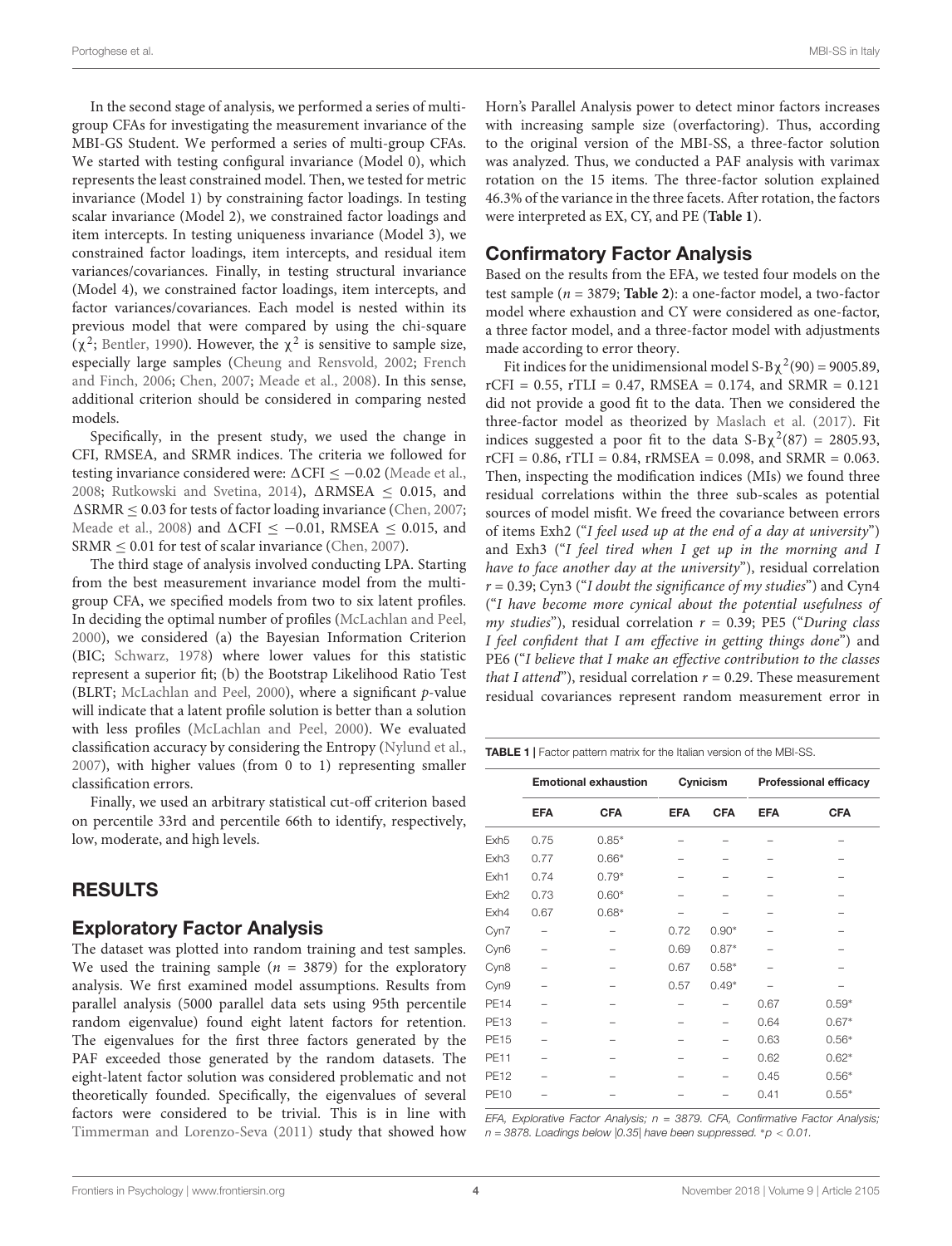#### <span id="page-4-0"></span>TABLE 2 | Fit indices of the MBI-SS from the CFA.

| $S-By^2$ | df | $\Delta S - B\gamma^2$ | $\Delta df$ | D       | <b>rCFI</b> | rTLI | <b>rRMSEA</b> | <b>SRMR</b> |
|----------|----|------------------------|-------------|---------|-------------|------|---------------|-------------|
| 9005.89  | 90 |                        |             |         | 0.55        | 0.47 | 0.174         | 0.121       |
| 5081.20  | 86 | 3924.69                | 4           | < 0.001 | 0.75        | 0.70 | 0.133         | 0.098       |
| 2808.93  | 87 | 6196.96                | 3           | < 0.001 | 0.86        | 0.84 | 0.098         | 0.063       |
| 1719.17  | 84 | 1089.76                | 3           | < 0.001 | 0.92        | 0.90 | 0.076         | 0.055       |
|          |    |                        |             |         |             |      |               |             |

n = 3878; S-Bχ<sup>2</sup> = Satorra–Bentler scaled chi-square, rCFI, robust comparative fit index; rTLI, robust Tucker–Lewis index; RMSEA, robust root mean square error oi approximation; SRMR, standardized root mean residual.

item responses. In this sense, residual covariances are not because of conceptual reasons – misspecification of the model – but because of technical aspects, mainly because of their high degree of content overlap [\(Cole et al.,](#page-7-38) [2007\)](#page-7-38). Thus, we included these residual correlations in the model. The revised model fit the data well,  $S-B\chi^2(84) = 1719.17$ , rCFI = 0.92, rTLI = 0.90, rRMSEA = 0.076, SRMR = 0.055. The  $\chi^2$  difference test was significant,  $\Delta S - B\chi^2(3) = 1089.76$ ,  $p < 0.001$ .

All standardized factor loadings differed significantly from zero ( $p \le 0.001$ ). All three subscales had good internal consistency:  $EX = 0.86$ ,  $CY = 0.82$ , and  $PE = 0.77$ . Correlations between the three latent burnout factors were as follows: 0.52 between EX and CY,  $-0.36$  between EX and PE, and  $-0.52$ between CY and PE. Thus, the Italian version of the MBI-SS can be considered a three-component measure with three separate subscales.

## Measurement Invariance

#### Courses Invariance Assessment

Next, a series of multi-group CFAs across university courses groups (bachelor vs. master) and gender were conducted to provide evidence of the MBI-SS measurement invariance across different groups. The results of the model fit tests and the model comparison are summarized in **[Table 3](#page-4-1)**.

First, a multi-group CFA was conducted on the bachelor and master groups. As shown in **[Table 3](#page-4-1)**, the unconstrained model considered for testing configural invariance (M0) fit the data well across bachelor ( $n = 4723$ ) and master ( $n = 3034$ ) groups:  $S-B\chi^2(168) = 4053.80$ , CFI = 0.918, RMSEA = 0.077, and SRMR = 0.056. All loadings were significantly different from zero ( $p < 0.01$ ). Next, results from metric invariance showed that the model (M1) also fit the data well:  $\Delta$ CFI = -0.001,  $\triangle$ RMSEA =  $-0.002$ , and  $\triangle$ SRMR =  $-0.002$ . Thus, the additional constraints we imposed on this model did not result in significant change in its fit.

Next, we tested for scalar invariance (M2) constraining item intercepts to be equal across groups. Results showed a significant drop in model fit ( $\triangle CFI$  = -0.011) rejecting full scalar invariance. Thus, we tested for partial invariance. By inspecting MIs, we found that one item from the CY subscale ("I doubt the significance of my studies") and two items from the PE subscale ("I have learned many interesting things during the course of my studies" and "During class I feel confident that I am effective in getting things done") lacked

<span id="page-4-1"></span>TABLE 3 | Test of invariance of the proposed three-factor structure of the MBI-SS between bachelor ( $n = 4723$ ) and master ( $n = 3034$ ) students, and female ( $n = 5843$ ) vs. male students ( $n = 1914$ ): results of multigroup CFAs.

| Model                         | $S-B\chi^2$ | df  | CFI   | <b>RMSEA</b> | <b>SRMR</b> | <b>Nested model</b> | $\Delta$ CFI | <b>ARMSEA</b> | <b>ASRMR</b> |
|-------------------------------|-------------|-----|-------|--------------|-------------|---------------------|--------------|---------------|--------------|
| Bachelor vs. master students  |             |     |       |              |             |                     |              |               |              |
| Bachelor students             | 2652.57     | 84  | 0.909 | 0.080        | 0.058       |                     |              |               |              |
| Master students               | 1400.92     | 84  | 0.931 | 0.072        | 0.052       |                     |              |               |              |
| M0. Configural invariance     | 4053.54     | 168 | 0.918 | 0.077        | 0.056       |                     |              |               |              |
| M1. Metric invariance         | 4097.92     | 180 | 0.917 | 0.075        | 0.058       | $M1-MO$             | $-0.001$     | $-0.002$      | 0.002        |
| M2. Scalar invariance         | 4644.33     | 192 | 0.906 | 0.077        | 0.056       | $M2-M1$             | $-0.011$     | 0.002         | $-0.002$     |
| M2. Partial scalar invariance | 4335.11     | 189 | 0.912 | 0.075        | 0.058       | $M2b-M1$            | 0.006        | $-0.002$      | 0.002        |
| M3. Uniqueness invariance     | 4772.15     | 207 | 0.903 | 0.075        | 0.062       | $M3-M2b$            | $-0.009$     | 0.000         | 0.004        |
| M4. Structural invariance     | 5004.68     | 209 | 0.899 | 0.077        | 0.066       | $M4-M3$             | $-0.004$     | 0.002         | 0.004        |
| Female vs. male students      |             |     |       |              |             |                     |              |               |              |
| Female students               | 2845.92     | 84  | 0.923 | 0.075        | 0.055       |                     |              |               |              |
| Male students                 | 1113.08     | 84  | 0.912 | 0.080        | 0.056       |                     |              |               |              |
| M0. Configural invariance     | 3959.00     | 168 | 0.920 | 0.076        | 0.055       |                     |              |               |              |
| M1. Metric invariance         | 4036.74     | 180 | 0.919 | 0.074        | 0.057       | $M1-MO$             | $-0.001$     | $-0.002$      | 0.002        |
| M2. Scalar invariance         | 4294.69     | 192 | 0.914 | 0.074        | 0.059       | $M2-M1$             | $-0.005$     | 0.000         | 0.002        |
| M3. Uniqueness invariance     | 4389.34     | 207 | 0.912 | 0.072        | 0.059       | $M3-M2$             | $-0.002$     | $-0.002$      | 0.000        |
| M4. Structural invariance     | 4471.07     | 210 | 0.910 | 0.072        | 0.061       | $M4-M3$             | $-0.002$     | 0.000         | 0.002        |

df, degrees of freedom; CFI, comparative fit index; TLI, Tucker–Lewis Index; RMSEA, root mean square error of approximation; SRMR, standardized root mean square residual.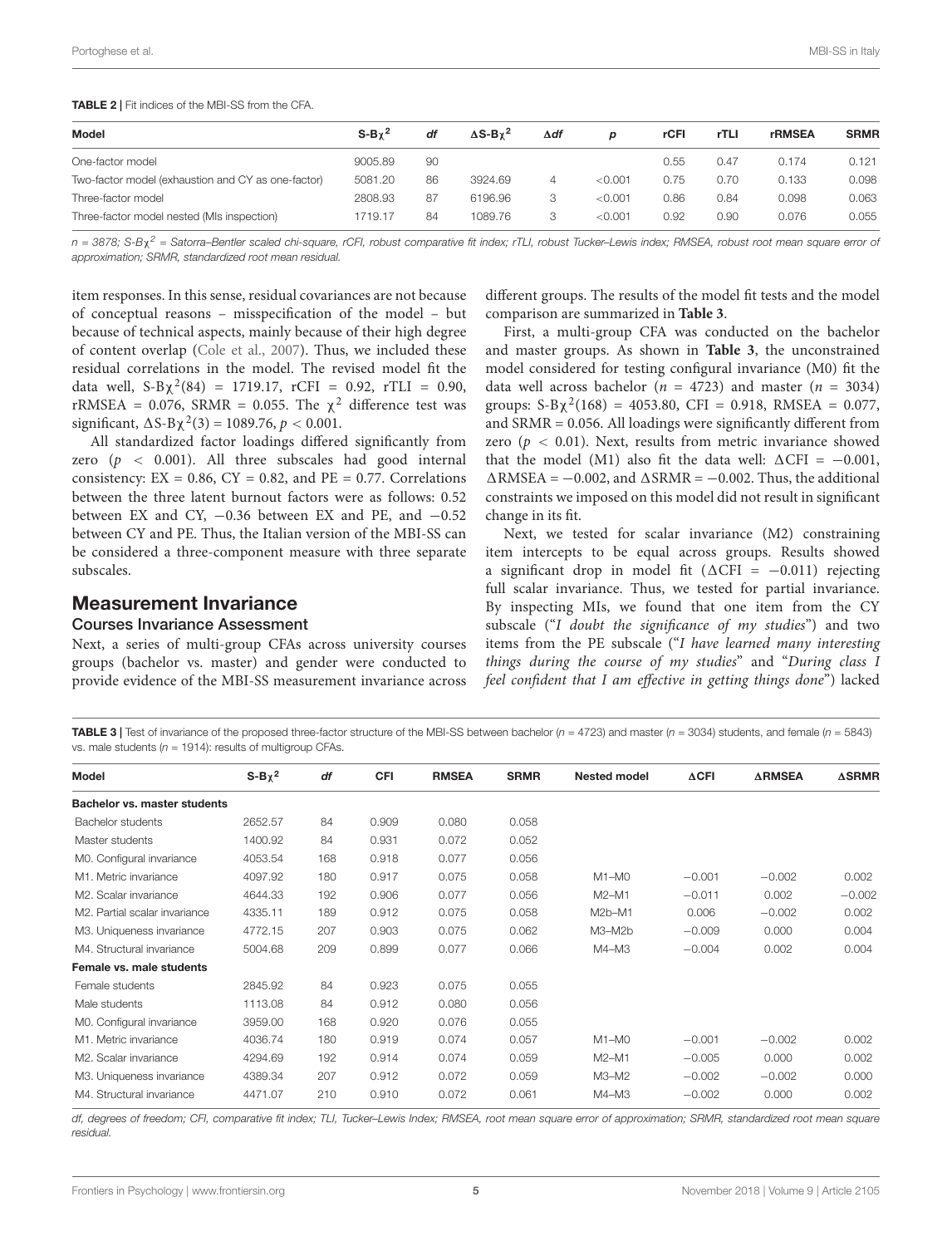invariance. Then the intercepts of these items were freely estimated [\(Byrne et al.,](#page-7-39) [1989\)](#page-7-39), partial scalar invariance was supported because the fit of M2b was not significantly different from the fit of M1 ( $\Delta CF = 0.006$ ,  $\Delta RMSEA = -0.002$ , and  $\triangle$ SRMR = 0.002).

Next, we tested for uniqueness invariance (M3) constraining factor loadings, item intercepts, and residual item variances/covariances. Results showed that the model also fit the data well:  $\Delta$ CFI = -0.009,  $\Delta$ RMSEA = 0.000, and  $\triangle$ SRMR = 0.004

Finally, structural invariance (M4) was also supported because adding additional constraints to M3 did not change the fit significantly:  $\Delta$ CFI = -0.004,  $\Delta$ RMSEA = 0.002, and  $\triangle$ SRMR = 0.004.

Next, we performed MGCFAs to test the invariance of the MBI-SS between female and male students. As shown in **[Table 3](#page-4-1)**, the unconstrained model used to test for configural invariance (M0) fit the data well across female ( $n = 5843$ ) and male ( $n = 1914$ ) groups:  $S-B\chi^2(168) = 3959.00$ , CFI = 0.920, RMSEA = 0.076, SRMR = 0.055. All loadings were significantly different from zero ( $p < 0.01$ ). Next, results from metric invariance showed that the model (M1) also fit the data well:  $\Delta$ CFI = -0.001,  $\triangle$ RMSEA =  $-0.002$ , and  $\triangle$ SRMR =  $-0.002$ .

Next, we tested for scalar invariance (M2). Results showed that imposing additional constraints did not alter its fit significantly finding support for scalar invariance:  $\Delta$ CFI = -0.005,  $\Delta$ RMSEA = 0.000, and  $\Delta$ SRMR = 0.002. The next step was to test for uniqueness invariance (M3). Results showed that the model also fit the data well:  $\Delta$ CFI = -0.002,  $\triangle$ RMSEA = -0.002, and  $\triangle$ SRMR = 0.000. Thus, imposing additional constraints on this model did not result in significant changes in its fit. Finally, structural invariance (M4) was also supported:  $\triangle CFI = -0.002$ ,  $\triangle RMSEA = 0.000$ , and  $\triangle$ SRMR = 0.002.

#### Latent Profile Analysis

An LPA on the three dimensions of MBI-SS was performed. Within-profile means and variances of the observed variables were estimated. According to the assumption of local independence in the classical LPA [\(Marsh et al.,](#page-7-40) [2009\)](#page-7-40), we fixed to zero the residual covariances between the indicators.

We tested for LPA with two–six profiles. As shown in **[Table 4](#page-5-0)**, a diagonal model with varying volume and shape model (VVI) with three-profile solution was considered as the optimal solution.

Descriptive statistics of the Italian version of the MBI-SS by profile are presented in **[Table 5](#page-5-1)**. Profile 1 ( $n = 2665, 34.2\%)$ was labeled as "burned-out" as it had high levels of exhaustion, CY, and low PE. Profile 2 ( $n = 3953, 51.0\%$ ) was labeled as

<span id="page-5-0"></span>TABLE 4 | Latent profile models and fit indices. Model Log-likelihood BIC Entropy BLRT p-value Two profiles 35,946.453 72,063.076 0.87 0.25 Three profiles 35,578.002 71,335.131 0.87 <0.001

BIC, Bayesian information criterion; BLRT, bootstrap likelihood ratio test.

<span id="page-5-1"></span>TABLE 5 | Descriptive statistics MBI scale by profile.

| Profile           | $\mathsf{n}$ | <b>Exhaustion</b> | Cynicism   | Professional<br>efficacy |  |
|-------------------|--------------|-------------------|------------|--------------------------|--|
|                   |              | M (SD)            | M (SD)     | M(SD)                    |  |
| Burnout           | 2655         | 4.24(1.12)        | 3.42(1.17) | 2.98(0.97)               |  |
| Overextended      | 3953         | 3.01(1.19)        | 1.13(0.59) | 3.84(0.85)               |  |
| Engagement        | 1149         | 2.56(1.27)        | 0.06(0.11) | 4.50(0.75)               |  |
| Overall mean (SD) | 7757         | 3.36(1.34)        | 1.75(1.49) | 3.64(1.02)               |  |

"overextended" as it had (moderately) high levels of exhaustion, moderate other. Finally, profile 3 ( $n = 1149, 14.8\%$ ) was labeled as "engaged" as it had moderate exhaustion, low CY, and high PE.

## **DISCUSSION**

The purpose of this study was to analyze the factorial validity, invariance, and latent profiles of the Italian version of the MBI-SS in a sample of Italian university students. Overall, this examination of responses from a large sample of Italian university students provides support for the structure of the MBI-SS as providing measures of exhaustion, CY, and PE. The CFA concurred with the assignment of items to the three designated subscales with minimal indication of cross-loading of items across the factors.

The MBI-SS emerges as a reliable instrument for measuring academic burnout. The internal consistency of the subscales is good. This study is the first to provide evidence for the psychometric properties of the Italian version of the MBI-SS [\(Maslach et al.,](#page-7-17) [2017\)](#page-7-17).

As expected, we established metric invariance across genders and academic level (bachelor vs. master). In fact, multigroup CFAs confirmed that the MBI-SS is composed of three distinct components and this structure is (mostly) invariant across the different groups. Our results supported parameter equivalence across gender, but the MBI-SS was significantly different in bachelor versus master level. Specifically, it was not found to be scalar invariant, suggesting that the item CYN3 ("I doubt the significance of my studies") and two items from the PE subscale ("I have learned many interesting things during the course of my studies" and "During class I feel confident that I am effective in getting things done") vary by academic level. It is possible that these differences on the aforementioned items reflect differences in expectations and experiences among students. While removing the three problematic items may be considered a possible solution to the lack of scalar invariance, this may remove significant characteristics of the studied constructs. However, as the MBI-SS showed metric invariance, the lack of scalar invariance represents a marginal issue.

Additionally, the profile analysis provided results consistent with those of [Leiter and Maslach](#page-7-23) [\(2016\)](#page-7-23) in identifying an overextended profile as well as the burnout and engaged profiles. This result strengthens the argument for the MBI as a means of identifying a range of psychological connections with work, not simply as a one-dimensional instrument reflecting solely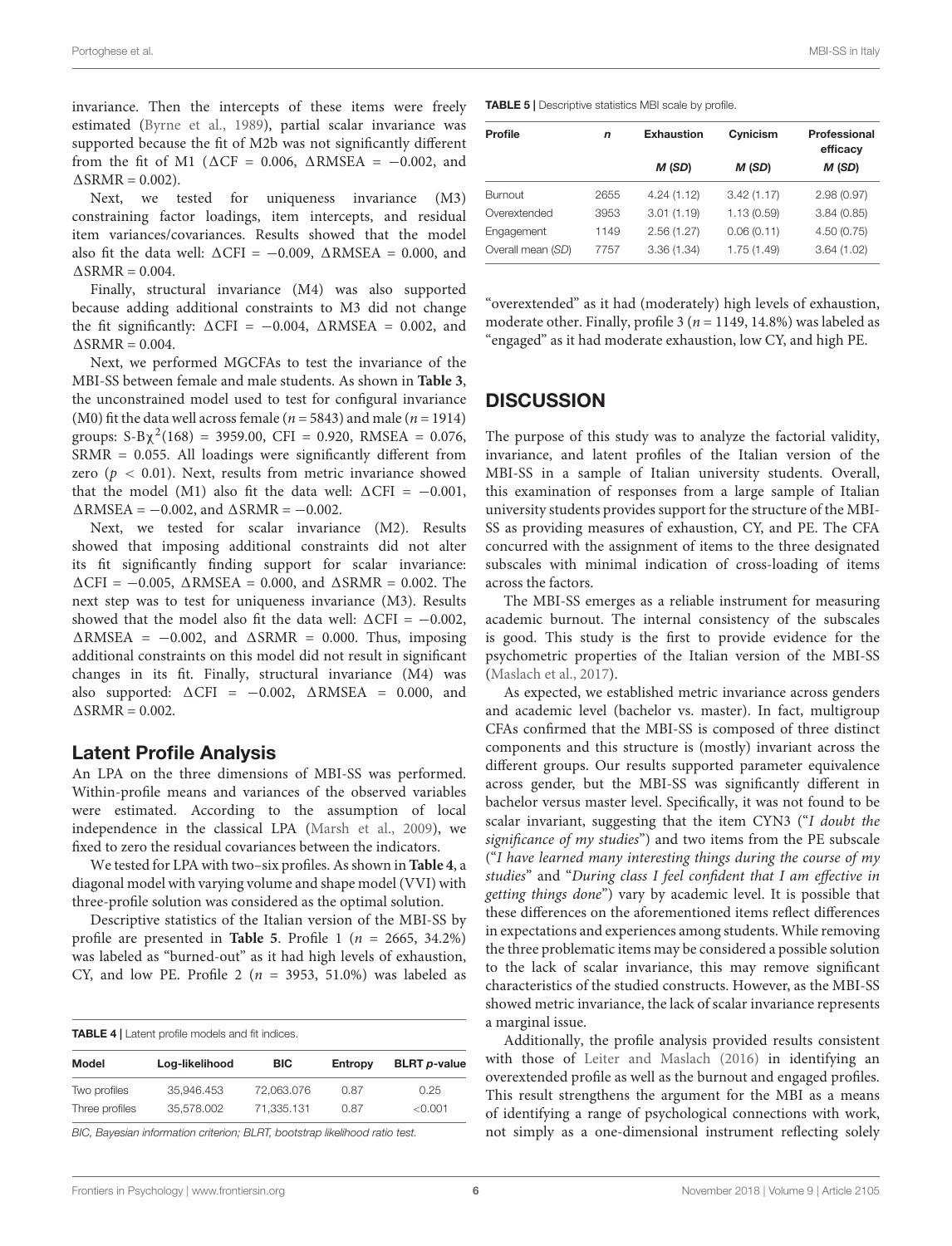the extent to which respondent's experience burnout. The profile analysis identified profiles on the opposite poles of the combined three subscales: burnout (high exhaustion, high CY, low PE) and engagement (low exhaustion, low CY, and high PE). These profiles follow the use of the MBI-SS as a measure of burnout with responses on the negative end reflecting burnout and on the positive end reflecting engagement. The additional overextended profile was partially consistent with a profile identified in [Leiter and Maslach](#page-7-23) [\(2016\)](#page-7-23) in having high scores on exhaustion combined with moderate scores on the other two subscales. This profile conveys that a recognizable subgroup of students feels exhausted while maintaining moderate levels of involvement (moderate CY) and efficacy in their academic work. The analysis did not identify a disengaged or ineffective profile with negative scores solely on CY and efficacy, respectively. It may be that university students have less susceptibility to this configuration of experiences that appears to be prevalent in working populations. One reason students have high scores on exhaustion due to student life styles that often are less orderly than those of working people. In fact, university life is more compatible with late nights (mainly change in circadian rhythm that delays sleep and wake onset; [Lund et al.,](#page-7-41) [2010\)](#page-7-41) than much of working life. Furthermore, concerning the disengaged profile, one source of CY and therefore disengagement is the transition from the idealistic world of university to the real world of many occupations. University life may be more supportive of a person's sense of efficacy with its relatively short timescale and frequent opportunities for feedback. Students who receive consistently negative feedback are likely to leave university. With both of these factors in play, students are unlikely to experience CY on its only, but only in combination with exhaustion when overwhelmed by demands which would result in burnout rather than disengagement or ineffective.

The other departure from [Leiter and Maslach'](#page-7-23)s [\(2016\)](#page-7-23) analysis of healthcare employees is that the student sample had over twice as many participants in the burnout profile than in the engaged profile. Among healthcare employees, the engaged profile was four times more populous than the burnout profile. This difference is consistent with the students' mean on exhaustion  $(M = 3.36, SD = 1.34)$  that is nearly full standard deviation more negative than the exhaustion score for the health care providers  $(M = 2.19, SD = 1.49)$  in [Leiter and Maslach](#page-7-23) [\(2016\)](#page-7-23). The students' high score on exhaustion is consistent with the overextended profile being over half of the student sample ( $N = 3953/7757$ ).

## Limitations and Future Directions

There are several limitations to the current research. First, in the current study, we assessed the internal psychometric features of the Italian version of the MBI-SS without referring to content and discriminant validity and test–retest reliability. Future research should address these limitations, investigating the consistency over time of the MBI-SS and its relationship with other variables in a similar fashion as has been done with the workers' version of the MBI. Second, using MIs with the aim of improving the overall model fit should be taken with carefulness [\(Cole et al.,](#page-7-38) [2007\)](#page-7-38). In fact, correlating error terms means that covariation may be linked to other not specified issues within the model. However, our decision was substantively meaningful and theoretically reasonable.

Third, as our data are based on a single measurement wave, we were not able to test for test–retest reliability. Future research should address this issue.

# **CONCLUSION**

In the present study, we found that the Italian translation of the MBI-SS confirms its three-factor structure and that this structure is invariant for both males and females students and types of academic level (bachelor and master). According to a recent meta-analysis on interventions to reduce stress in university students [\(Regehr et al.,](#page-7-42) [2013\)](#page-7-42), a limited number of students experiencing academic stress receive treatment and universities should employ preventive interventions. The assessment of psychological stress and burnout should consider the use of internationally validated measures. Thus, the Italian version of the MBI-SS can be administered for measuring academic burnout on Italian-speaking university students.

Finally, findings from the LPA highlight that the overextended profile indicates a sole problem with exhaustion and therefore with managing academic demands. This differs from burnout that reflects a more broad life crisis in addition to the exhaustion/workload issue. Overextended is a simpler problem to address in that it calls for strategies for managing workload. Then, universities need not expend extra resources that would be necessary to help students who are fully burned out.

# ETHICS STATEMENT

This study has been conducted in accordance with the recommendations of the local ethic committee at the University of Cagliari. No ethical approval is required in Italy for observational nature studies as they are not defined as medical\clinical research, referring to the Italian law 211/2003. In fact, the study included non-clinical surveys using non-invasive measures (self-ratings). Furthermore, this study complies with the Declaration of Helsinki in 1995 (as revised in Edinburgh 2000) and with Italian privacy law (Decree No. 196/2003). No treatments or false feedbacks were given, and no potential harmful evaluation methods were used. Participation was completely voluntary, and participants could drop out at any time without any negative consequences. All data were stored only using an anonymous ID for each participant. Written online informed consent to participate in the survey was obtained by clicking on "I accept."

# AUTHOR CONTRIBUTIONS

IP, MG, ML, and CM led the literature review and paper drafting work for this paper, and interpreted the findings. IP and MG made contributions in data analysis. FP made contributions in data collection. ED, GF, and MC provided critical revision of the manuscript.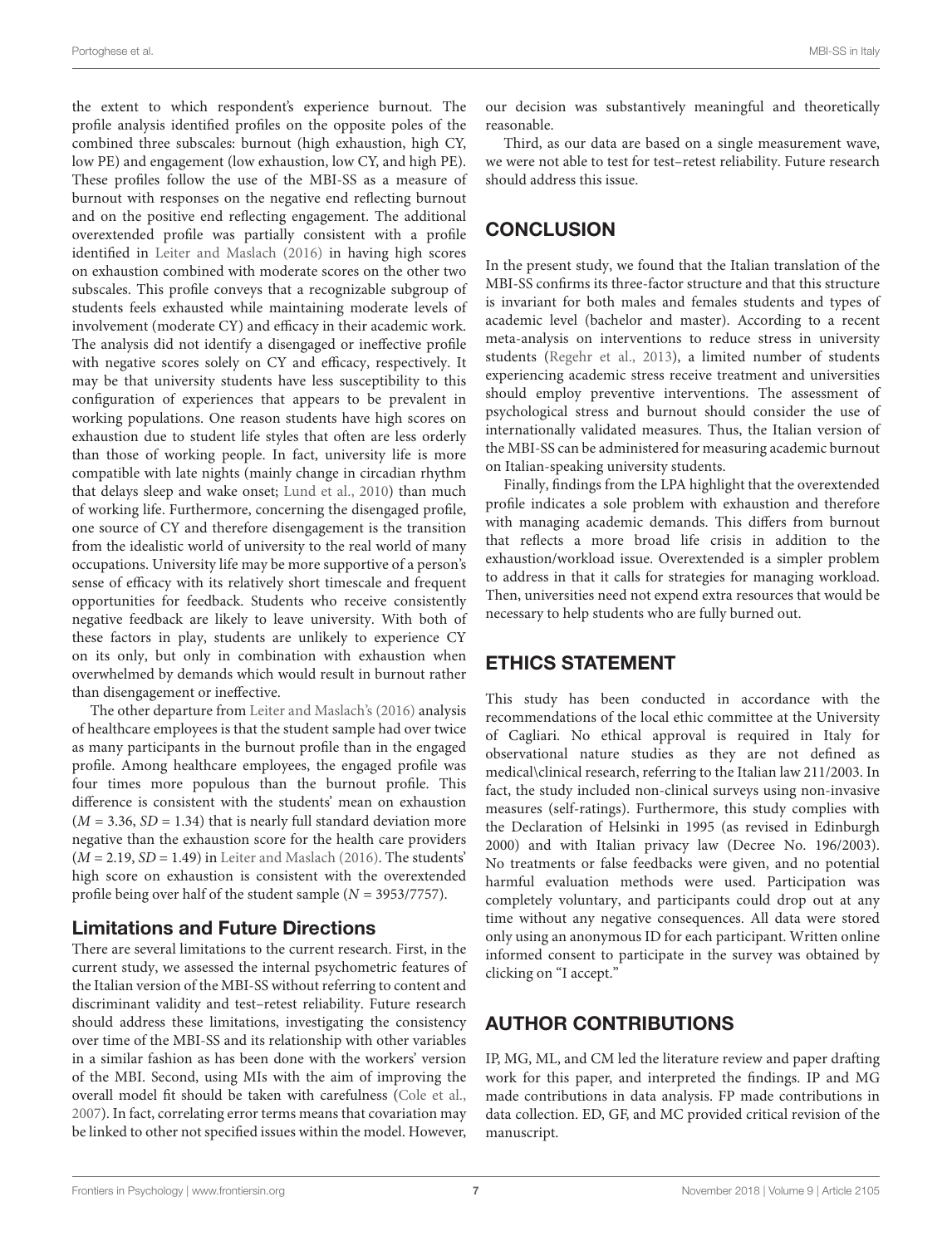# **REFERENCES**

- <span id="page-7-0"></span>Alarcon, G. M., Edwards, J. M., and Menke, L. E. (2011). Student burnout and engagement: a test of the conservation of resources theory. J. Psychol. 145, 211–227. [doi: 10.1080/00223980.2011.555432](https://doi.org/10.1080/00223980.2011.555432)
- <span id="page-7-31"></span>Bentler, P. M. (1990). Comparative fit indexes in structural models. Psychol. Bull. 107, 238–246. [doi: 10.1037/0033-2909.107.2.238](https://doi.org/10.1037/0033-2909.107.2.238)
- Brislin, R. W. (1970). Back-translation for cross-cultural research. J. Cross Cult. Psychol. 1, 185–216. [doi: 10.1177/135910457000100301](https://doi.org/10.1177/135910457000100301)
- <span id="page-7-28"></span>Brown, T. A. (2014). Confirmatory Factor Analysis for Applied Research. New York, NY: Guilford Publications.
- <span id="page-7-39"></span>Byrne, B. M., Shavelson, R. J., and Muthén, B. (1989). Testing for the equivalence of factor covariance and mean structures: the issue of partial measurement invariance. Psychol. Bull. 105, 456–466. [doi: 10.1177/10731911114](https://doi.org/10.1177/1073191111419091) [19091](https://doi.org/10.1177/1073191111419091)
- <span id="page-7-3"></span>Chambel, M. J., and Curral, L. (2005). Stress in academic life: work characteristics as predictors of student well-being and performance. Appl. Psychol. 54, 135–147. [doi: 10.1111/j.1464-0597.2005.00200.x](https://doi.org/10.1111/j.1464-0597.2005.00200.x)
- <span id="page-7-34"></span>Chen, F. F. (2007). Sensitivity of goodness of fit indexes to lack of measurement invariance. Struct. Equ. Modeling 14, 464–504. [doi: 10.1080/](https://doi.org/10.1080/10705510701301834) [10705510701301834](https://doi.org/10.1080/10705510701301834)
- <span id="page-7-32"></span>Cheung, G. W., and Rensvold, R. B. (2002). Evaluating goodness-of-fit indexes for testing measurement invariance. Struct. Equ. Modeling 9, 233–255.
- <span id="page-7-38"></span>Cole, D. A., Ciesla, J. A., and Steiger, J. H. (2007). The insidious effects of failing to include design-driven correlated residuals in latent-variable covariance structure analysis. Psychol. Methods 12, 381–398. [doi: 10.1037/1082-989X.12.](https://doi.org/10.1037/1082-989X.12.4.381) [4.381](https://doi.org/10.1037/1082-989X.12.4.381)
- <span id="page-7-19"></span>Collins, L. M., and Lanza, S. T. (2010). Latent Class and Latent Transition Analysis: With Applications in the Social, Behavioral, and Health Sciences. Hoboken, NJ: John Wiley & Sons Inc.
- <span id="page-7-1"></span>Deary, I. J., Watson, R., and Hogston, R. (2003). A longitudinal cohort study of burnout and attrition in nursing students. J. Adv. Nurs. 43, 71–81. [doi: 10.1046/](https://doi.org/10.1046/j.1365-2648.2003.02674.x) [j.1365-2648.2003.02674.x](https://doi.org/10.1046/j.1365-2648.2003.02674.x)
- <span id="page-7-11"></span>Dyrbye, L. N., Thomas, M. R., Massie, F. S., Power, D. V., Eacker, A., Harper, W., et al. (2008). Burnout and suicidal ideation among U.S. medical students. Ann. Int. Med. 149, 334–341. [doi: 10.7326/0003-4819-149-5-200809020-00008](https://doi.org/10.7326/0003-4819-149-5-200809020-00008)
- <span id="page-7-5"></span>Dyrbye, L. N., Massie, F. S., Eacker, A., Harper, W., Power, D., Durning, S. J., et al. (2010). Relationship between burnout and professional conduct and attitudes among US medical students. JAMA 304, 1173–1180. [doi: 10.1001/jama.2010.](https://doi.org/10.1001/jama.2010.1318) [1318](https://doi.org/10.1001/jama.2010.1318)
- <span id="page-7-12"></span>Dyrbye, L. N., and Shanafelt, T. D. (2011). Physician burnout: a potential threat to successful health care reform. JAMA 305, 2009–2010. [doi: 10.1001/jama.20](https://doi.org/10.1001/jama.2011.652) [11.652](https://doi.org/10.1001/jama.2011.652)
- <span id="page-7-13"></span>Dyrbye, L. N., Thomas, M. R., Huntington, J. L., Lawson, K. L., Novotny, P. J., Sloan, J. A., et al. (2006). Personal life events and medical student burnout: a multicenter study. Acad. Med. 81, 374–384. [doi: 10.1097/00001888-200604000-](https://doi.org/10.1097/00001888-200604000-00010) [00010](https://doi.org/10.1097/00001888-200604000-00010)
- <span id="page-7-6"></span>Edwards, D., Burnard, P., Bennett, K., and Hebden, U. (2010). A longitudinal study of stress and self-esteem in student nurses. Nurse Educ. Today 30, 78–84. [doi: 10.1016/j.nedt.2009.06.008](https://doi.org/10.1016/j.nedt.2009.06.008)
- <span id="page-7-33"></span>French, B. F., and Finch, W. H. (2006). Confirmatory factor analytic procedures for the determination of measurement invariance. Struct. Equ. Modeling 13, 378–402. [doi: 10.1207/s15328007sem1303\\_3](https://doi.org/10.1207/s15328007sem1303_3)
- <span id="page-7-10"></span>Gan, Y., Shang, J., and Zhang, Y. (2007). Coping flexibility and locus of control as predictors of burnout among Chinese college students. Soc. Behav. Pers. 35, 1087–1098. [doi: 10.2224/sbp.2007.35.8.1087](https://doi.org/10.2224/sbp.2007.35.8.1087)
- <span id="page-7-4"></span>Hamaideh, S. H. (2011). Stressors and reactions to stressors among university students. Int. J. Soc. Psychiatry 57, 69–80. [doi: 10.1177/0020764010348442](https://doi.org/10.1177/0020764010348442)
- <span id="page-7-8"></span>Jacobs, S. R., and Dodd, D. (2003). Student burnout as a function of personality, social support, and workload. J. Coll. Stud. Dev. 44, 291–303. [doi: 10.1353/csd.](https://doi.org/10.1353/csd.2003.0028) [2003.0028](https://doi.org/10.1353/csd.2003.0028)
- Jorgensen, T. D., Pornprasertmanit, S., Schoemann, A. M., and Rosseel, Y. (2018). semTools: Useful tools for structural equation modeling. R Package Version 0.5-1. Available at: <https://CRAN.R-project.org/package=semTools>
- <span id="page-7-24"></span>Leiter, M. P., and Maslach, C. (1998). "Burnout," in Encyclopedia of Mental Health, ed. H. Friedman (San Diego, CA: Academic Press), 347–357.
- <span id="page-7-16"></span>Leiter, M. P., and Maslach, C. (2005). "A mediation model of job burnout," in Research Companion to Organizational Health Psychology. eds A.-S. G. Antoniou and C. L. Cooper (Cheltenham, UK: Edward Elgar), 544–564.
- <span id="page-7-23"></span>Leiter, M. P., and Maslach, C. (2016). Latent burnout profiles: a new approach to understanding the burnout experience. Burn. Res. 3, 89–100. [doi: 10.1016/](https://doi.org/10.1016/j.burn.2016.09.001) [j.burn.2016.09.001](https://doi.org/10.1016/j.burn.2016.09.001)
- <span id="page-7-2"></span>Lin, S. H., and Huang, Y. C. (2014). Life stress and academic burnout. Active Learn. High. Educ. 15, 77–90. [doi: 10.1177/1469787413514651](https://doi.org/10.1177/1469787413514651)
- <span id="page-7-41"></span>Lund, H. G., Reider, B. D., Whiting, A. B., and Prichard, J. R. (2010). Sleep patterns and predictors of disturbed sleep in a large population of college students. J. Adolesc. Health 46, 124–132. [doi: 10.1016/j.jadohealth.2009.](https://doi.org/10.1016/j.jadohealth.2009.06.016) [06.016](https://doi.org/10.1016/j.jadohealth.2009.06.016)
- <span id="page-7-21"></span>Magidson, J., and Vermunt, J. K. (2004). "Latent class models," in Handbook of Quantitative Methodology for the Social Sciences, ed. D. Kaplan (Newbury Park, CA: SAGE), 175–198.
- <span id="page-7-22"></span>Mäkikangas, A., and Kinnunen, U. (2016). The person-oriented approach to burnout: a systematic review. Burn. Res. 3, 11–23. [doi: 10.1016/j.burn.2015.](https://doi.org/10.1016/j.burn.2015.12.002) [12.002](https://doi.org/10.1016/j.burn.2015.12.002)
- <span id="page-7-29"></span>Marsh, H. W., Hau, K. T., and Wen, Z. (2004a). In search of golden rules: comment on hypothesis-testing approaches to setting cutoff values for fit indexes and dangers in overgeneralizing Hu and Bentler's (1999) findings. Struct. Equ. Modeling 11, 320–341. [doi: 10.1207/s15328007sem1103\\_2](https://doi.org/10.1207/s15328007sem1103_2)
- <span id="page-7-30"></span>Marsh, H. W., Wen, Z., and Hau, K. T. (2004b). Structural equation models of latent interactions: evaluation of alternative estimation strategies and indicator construction. Psychol. Methods 9, 275–300.
- <span id="page-7-40"></span>Marsh, H. W., Lüdtke, O., Trautwein, U., and Morin, A. J. (2009). Classical latent profile analysis of academic self-concept dimensions: synergy of person-and variable-centered approaches to theoretical models of self-concept. Struct. Equ. Modeling 16, 191–225. [doi: 10.1080/10705510902751010](https://doi.org/10.1080/10705510902751010)
- <span id="page-7-14"></span>Maslach, C., and Jackson, S. E. (1981). The measurement of experienced burnout. J. Occup. Behav. 2, 99–113. [doi: 10.1002/job.4030020205](https://doi.org/10.1002/job.4030020205)
- <span id="page-7-17"></span>Maslach, C., Jackson, S. E., and Leiter, M. P. (2017). Maslach Burnout Inventory Manual, 4th Edn. Menlo Park, CA: Mind Garden.
- <span id="page-7-18"></span>Maslach, C., and Leiter, M. P. (2016). Understanding the burnout experience: recent research and its implications for psychiatry. World Psychiatry 15, 103– 111. [doi: 10.1002/wps.20311](https://doi.org/10.1002/wps.20311)
- <span id="page-7-15"></span>Maslach, C., Schaufeli, W. B., and Leiter, M. P. (2001). Job burnout. Annu. Rev. Psychol. 52, 397–422. [doi: 10.1146/annurev.psych.52.1.397](https://doi.org/10.1146/annurev.psych.52.1.397)
- <span id="page-7-36"></span>McLachlan, G., and Peel, D. (2000). Finite Mixture Models. New York, NY: John Wiley. [doi: 10.1002/0471721182](https://doi.org/10.1002/0471721182)
- <span id="page-7-35"></span>Meade, A. W., Johnson, E. C., and Braddy, P. W. (2008). Power and sensitivity of alternative fit indices in tests of measurement invariance. J. Appl. Psychol. 93, 568–592. [doi: 10.1037/0021-9010.93.3.568](https://doi.org/10.1037/0021-9010.93.3.568)
- <span id="page-7-7"></span>Moneta, G. B. (2011). Need for achievement, burnout, and intention to leave: testing an occupational model in educational settings. Pers. Indiv. Differ. 50, 274–278. [doi: 10.1016/j.paid.2010.10.002](https://doi.org/10.1016/j.paid.2010.10.002)
- <span id="page-7-20"></span>Morin, A. J., Morizot, J., Boudrias, J. S., and Madore, I. (2011). A multifoci person-centered perspective on workplace affective commitment: a latent profile/factor mixture analysis. Organ. Res. Methods 14, 58–90. [doi: 10.1177/](https://doi.org/10.1177/1094428109356476) [1094428109356476](https://doi.org/10.1177/1094428109356476)
- <span id="page-7-37"></span>Nylund, K. L., Asparouhov, T., and Muthén, B. O. (2007). Deciding on the number of classes in latent class analysis and growth mixture modeling: a Monte Carlo simulation study. Struct. Equ. Modeling 14, 535–569. [doi: 10.1080/](https://doi.org/10.1080/10705510701575396) [10705510701575396](https://doi.org/10.1080/10705510701575396)
- <span id="page-7-25"></span>R Core Team (2017). R: A Language and Environment for Statistical Computing. Vienna: R Foundation for Statistical Computing. Available at: [http://www.R](http://www.R-project.org/)[project.org/](http://www.R-project.org/)
- <span id="page-7-26"></span>RStudio Team (2015). RStudio: Integrated Development. Boston, MA: R. R Studio, Inc. <http://www.rstudio.com/>
- <span id="page-7-42"></span>Regehr, C., Glancy, D., and Pitts, A. (2013). Interventions to reduce stress in university students: a review and meta-analysis. J. Affect. Disord. 148, 1–11. [doi: 10.1016/j.jad.2012.11.026](https://doi.org/10.1016/j.jad.2012.11.026)
- <span id="page-7-9"></span>Robins, T. G., Roberts, R. M., and Sarris, A. (2015). Burnout and engagement in health profession students: the relationships between study demands, study resources and personal resources. Australas. J. Organ. Psychol. 8, 1–3. [doi:](https://doi.org/10.1017/orp.2014.7) [10.1017/orp.2014.7](https://doi.org/10.1017/orp.2014.7)
- <span id="page-7-27"></span>Rosseel, Y. (2012). Lavaan: an R package for structural equation modeling and more. Version 0.5–12 (BETA). J. Stat. Softw. 48, 1–36. [doi: 10.18637/jss.v048.i02](https://doi.org/10.18637/jss.v048.i02)